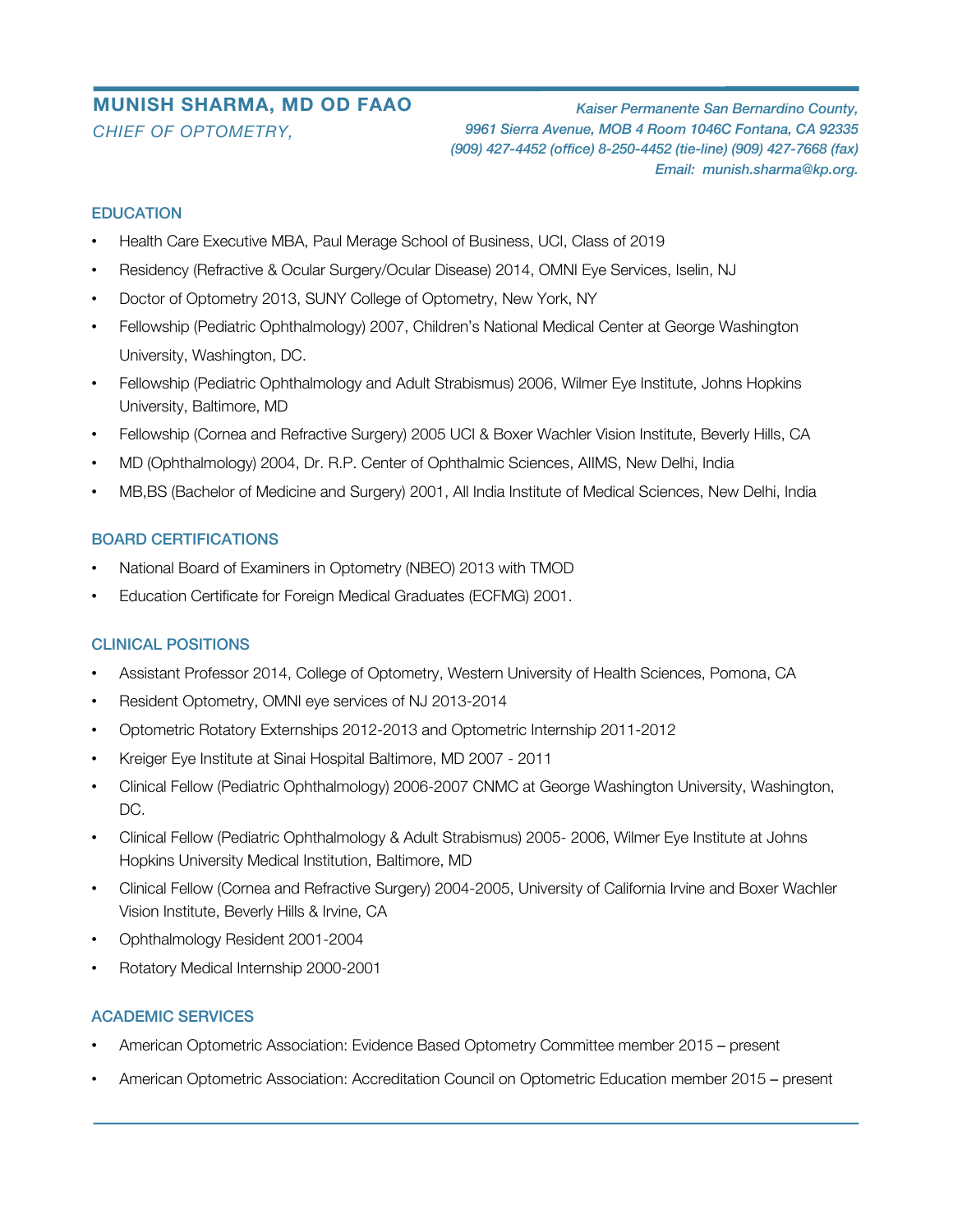- Inland Empire Optometric Society: President-Elect 2017-18, Communication/IT Chair 2015-17, Secretary 2016-17.
- Chair Student Performance Committee 2017-present, Student Performance Committee: 2014 present.
- Western University of Health Sciences Academy Senate Committee 2016 now.

#### SPECIAL PROJECTS/ POSITIONS

- Advanced Technology Partnership Committee: technology testing, planning and adaptation 2014 now
- Academic Support Services and Planning Committee 2016- now
- Epic EMR beta testing, compatibility testing and super-user Fall 2016 present
- Ophthalmology and Optometry Faculty and Extern scheduling 2013-2014 at OMNI Eye Services, NJ
- EMR selection, testing, paper-chart to digital adaptation 2009-2011 at Kreiger Eye Institute (KEI).
- Ophthalmic device integration, backup and test result visualization with ANKA systems at KEI 2009-11
- Chief, Ophthalmic Research Association 2003-2004
- Co-Founder, Pryatna: students' initiative for patient education and guidance: 1999.
- President, Students Association, All India Institute of Medical Sciences: 1999-2000
- Co-Organizer: Pulse: the largest national medical students' event: Sept. 1999.

## TEACHING EXPERIENCE

- Course leader of Posterior Segment and Retina Course Fall 2014 present
- Course leader of Systemic Disease Course Fall 2015 present
- Course leader of Lasers and Surgical Procedures in Optometry starting spring 2017
- Guest Lecturer in Neurological Disease Diagnosis and Treatment Anterior Segment Course: Summer 2015 present
- Guest Lecturer in Anterior Segment Course: Fall 2014 present
- Guest Lecturer in Patient Presents case Summer 2017 present
- Facilitator Inter-professional Education (IPE 5000/5100) Case 3 and Case 4 discussion groups Fall 2015, Winter 2015, Spring 2016.
- NBEO review lectures on Posterior Segment and Systemic Disease and Eye

#### INVITED SPEAKER/ CE TALKS

- Lasers in Eye Care: IEOS Feb 2017
- Asian American Optometry Society "Bilateral Proptosis" May 2016
- Webinar "Ocular Findings in Children with Abusive Head Trauma" March 2016
- CE Talk "Adaptive Optics" Okularfest 2015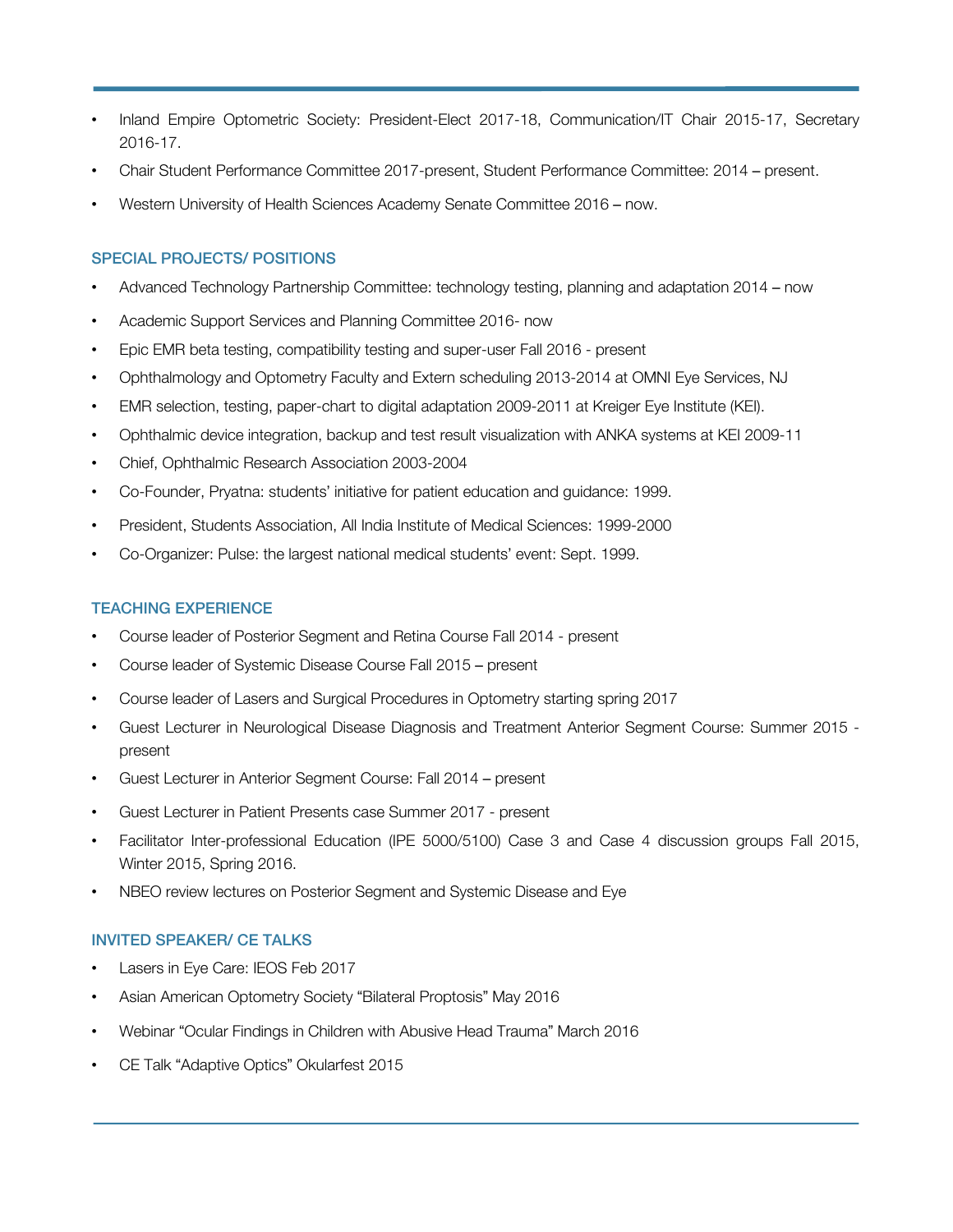- Webinar "Advances in Retina Diagnosis and Management" June 2015
- CE Talk "Cataract Surgery Co-Management" for Luxottica Optometrist Association June 2015
- OMNI New York CE 2014 Retinal Grand Rounds
- Bergen Passaic Society of Optometric Physicians 2014, Idiopathic Orbital Inflammatory Syndrome
- Bergen Passaic Society of Optometric Physicians 2013, Retina Grand Rounds
- Hudson Valley Optometric Society 2013, Advances in AMD
- OMNI CE Event 2013, Adaptive Optics.

## RESEARCH TRIALS

- Co-Investigator: Effective Sideline Concussion Screening Technique for High School Football Players.
- Co-Investigator: Maestro 4 Topcon Normative Database study for FDA approval Jan 2015- completion
- Co-Investigator in IRB approved clinical study on "Adjustable muscle surgery in pediatric patients" at Wilmer Eye Institute at Johns Hopkins University Medical Institution, Baltimore, MD 2006
- Co-Investigator in clinical study "Comparison of single-segment and double-segment Intacs for keratoconus and post-LASIK ectasia" at Boxer Wachler Vision Institute, Beverly Hills, CA 2005
- Co-Investigator in clinical study "Effect of inferior-segment Intacs with and without C3-R on keratoconus at Boxer Wachler Vision Institute, Beverly Hills, CA 2005
- Co-Investigator in clinical study "Intacs for Keratoconus and Lasik-Induced Ectasia. at Boxer Wachler Vision Institute, Beverly Hills, CA 2005

#### PROFESSIONAL SOCIETY MEMBERSHIPS

- American Academy of Optometry (Fellow) 2012- Present
- American Optometric Association 2012- Present, Member Evidence Based Optometry 2015 Present
- California Optometric Association 2014- present
- Inland Empire Optometric association 2014- present
- American Academy of Ophthalmology (International Member) 2006 present
- American Society of Cataract and Refractive Surgery 2005-2008
- American Academy Pediatric Ophthalmology and Strabismus 2006-2009

#### AWARDS

- President's Award for distinguished services to Optometry and Eye Care from American Optometric Association 2016.
- Western University Distinguished Clinical Educator Award 2016
- Fellow of the American Academy of Optometry 2014, American Academy of Optometry, Denver, CO
- Received Irvin M Borish Student fellowship at American Academy of Optometry meeting at Seattle, WA 2013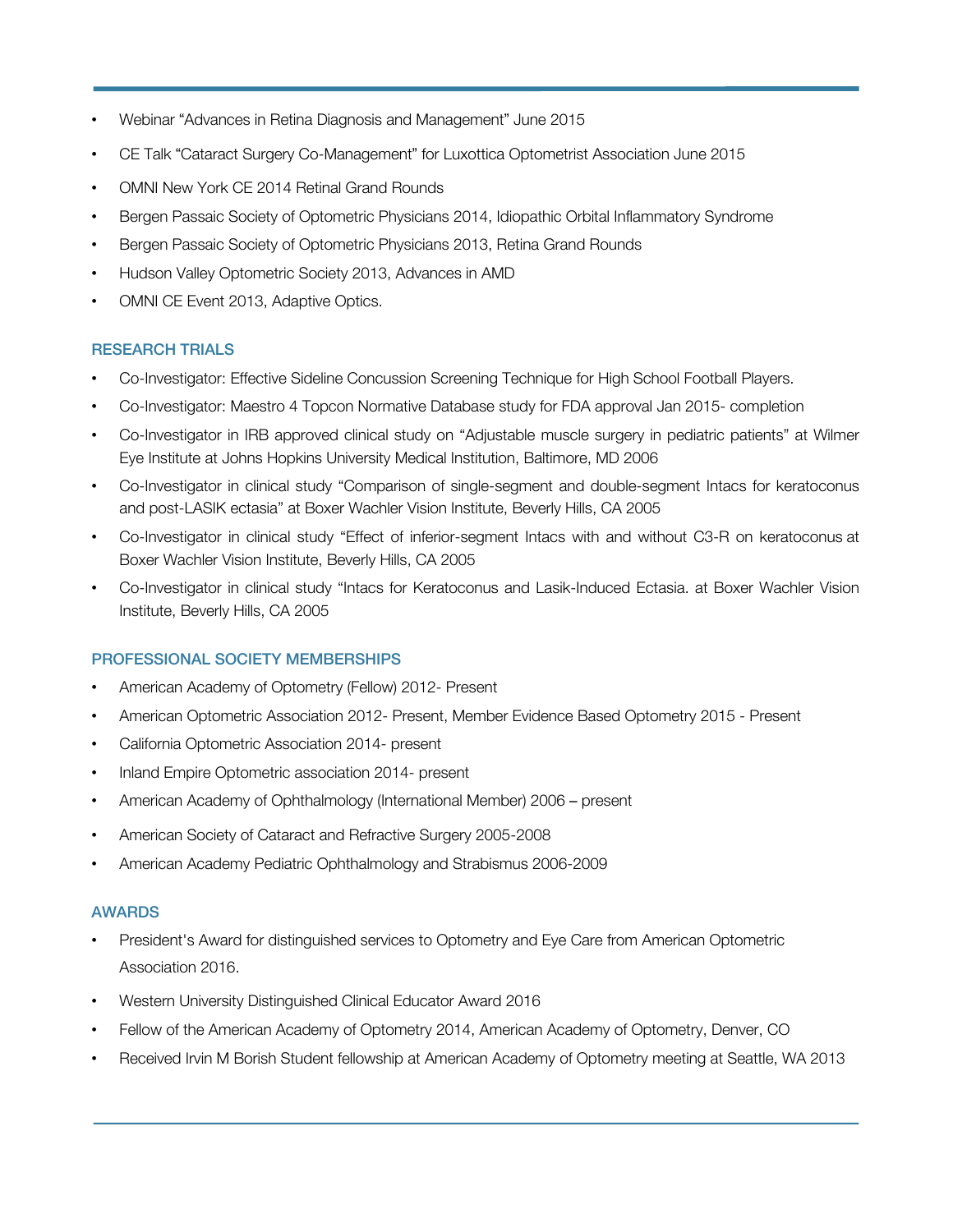- Represented SUNY in Prestigious Varilux Student Bowl 2012 at Optometry's Meeting in Chicago
- Recipient of Graduate Diversity scholarship, Alcon's Academy for Eye Care Excellence, Allergan AOSA Travel Grant for Essay on Dry Eye Management.
- Apple Product Professional and Apple Sales Professional by Apple Inc.
- Top rank in All India Pre-Medical and Pre-Dental Examination, 1995 (conducted by CBSE).
- Top rank in AIIMS MBBS Entrance Examination, 1995.
- Received National Council Education Research Training Scholarship, 1993.

## ADVANCED TECHNOLOGY PROJECTS

- Service Project for sideline concussion screening for the Pomona Unified School District: Safesidelines.com
- Co-Organizer of Optometric Hackathons on Interprofessional care and Clinical Education.
- Formative Assessment for clinical education: Web application: Medilogs.com .
- Evidence Based Care Guideline development and sharing project: Careevidence.com.

## PEER REVIEWED PUBLICATIONS/PRESENTATIONS

- 1. Fahim, NM, Sharma M Anatomical Explanation of Optic Disc Pit Maculopathy Associated with Good Visual Acuity Poster Presentation at Annual Optometry's Meeting 2017 at Washington, DC.
- 2. Sharma M, Pham C, Gordon RL, Sharma G Case report describing management of recurrent corneal erosion secondary to Filamentary Keratitis with dried amniotic extracellular matrix. Poster Presentation at American Academy of Optometry Annual Meeting 2016 at Anaheim, CA.
- 3. VanK, Yumori J, Sharma M, Jakirlic N, Ballas L Lymphoma of MALT in a case of Chronic Conjunctivitis. Poster Presentation at American Academy of Optometry Annual Meeting 2016 at Anaheim, CA.
- 4. Sharma M, Gordon, RL Case Report of Keractoconus associated with Melnick Needles Syndrome. Poster Presentation at American Academy of Optometry Annual Meeting 2015 at New Orleans, LA.
- 5. Sharma M, Sharma G Evaluation of clinical response to treatment with FDA-cleared Avenova (i-Lid Cleanser) in patients with blepharitis in an optometric practice. Poster Presentation at the Association for Research in Vision and Ophthalmology Annual Meeting 2015 at Denver, CO.
- 6. Sharma M, Davey PG, Maeda R. Case series describing Retinal Manifestations along with OCT findings amongst patients of Fabry Disease. Poster Presentation at The American Optometric Association Annual Meeting 2015 at Seattle, WA.
- 7. Nehmad L, Yang A, Sharma M. A Comparative Study of Methods used to evaluate Visual field Progression in Glaucoma Poster Presentation at American Academy of Optometry Annual Meeting 2013 at Seattle, WA.
- 8. Sharma M, Bass S, Chirumbolo A. Case of concurrent CME and Primary Open Angle Glaucoma responding positively to single medication: Topical Carbonic Anhydrase Inhibitors at American Academy of Optometry Annual Meeting 2013 at Seattle, WA.
- 9. Awadein A, Sharma M, Bazemore MG, Saeed HA, Guyton DL. Adjustable Suture Strabismus Surgery in infants and children J AAPOS. 2008 Dec;12(6):585-90
- 10. Sharma M, Boxer Wachler BS, Chan CC. Higher Order Aberrations and Relative Risk of Symptoms After LASIK. Journal of Refractive Surgery. 2007 Mar;23(3):252-6.